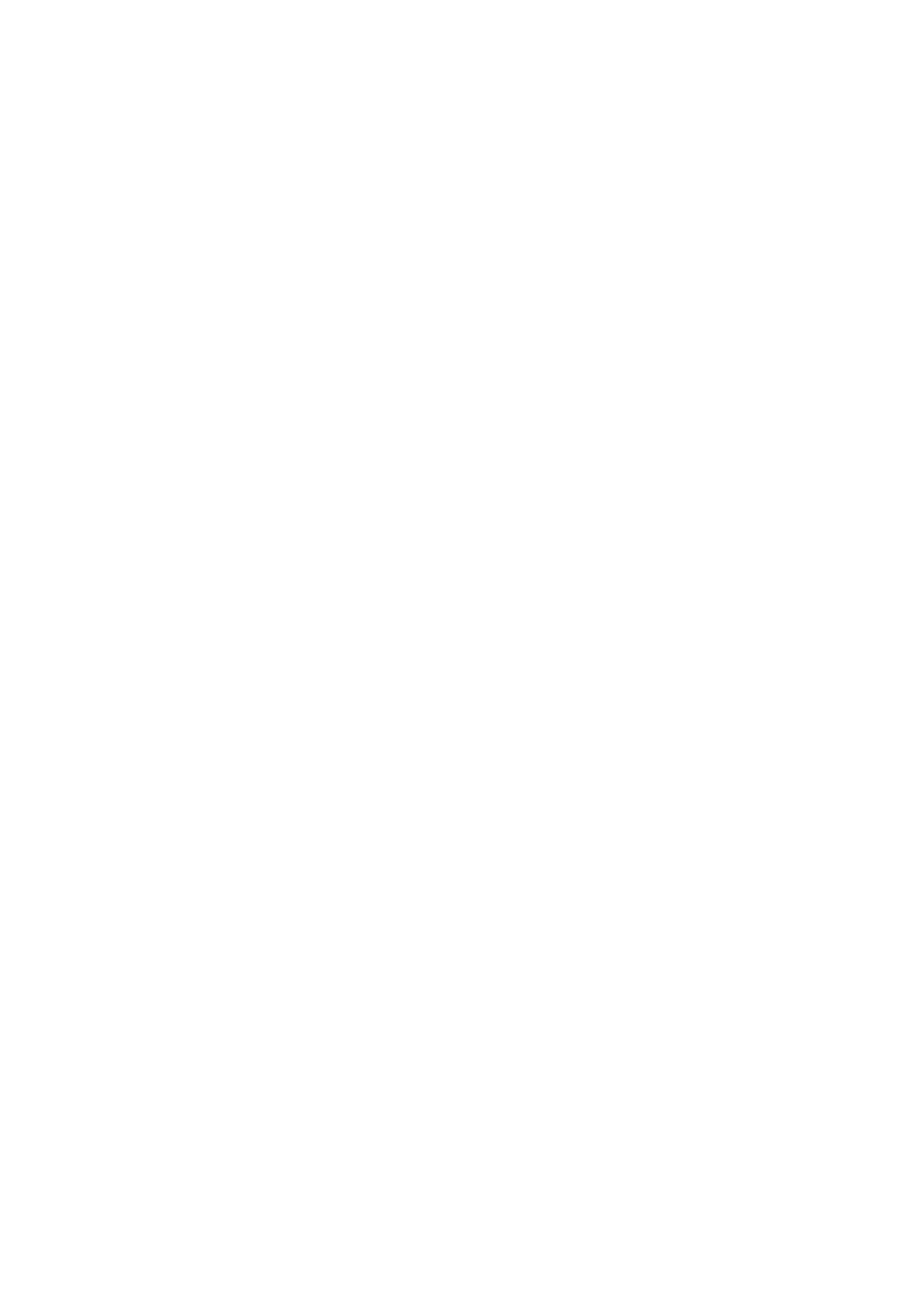

## *Number* 39 *of* 2021

# **RESIDENTIAL TENANCIES (AMENDMENT) ACT 2021**

# **CONTENTS**

## Section

- 1. [Definition](#page-4-0)
- 2. [Amendment of section 6 of Principal Act](#page-4-2)
- 3. [Amendment of section 19 of Principal Act](#page-4-1)
- 4. [Amendment of Principal Act consequent upon section 3](#page-7-1)
- 5. [Provision for tenancies of unlimited duration](#page-7-0)
- 6. [Amendment of Principal Act consequent upon section 5](#page-8-0)
- 7. [Amendment of section 134 of Principal Act](#page-10-1)
- 8. [Short title and collective citation](#page-10-0)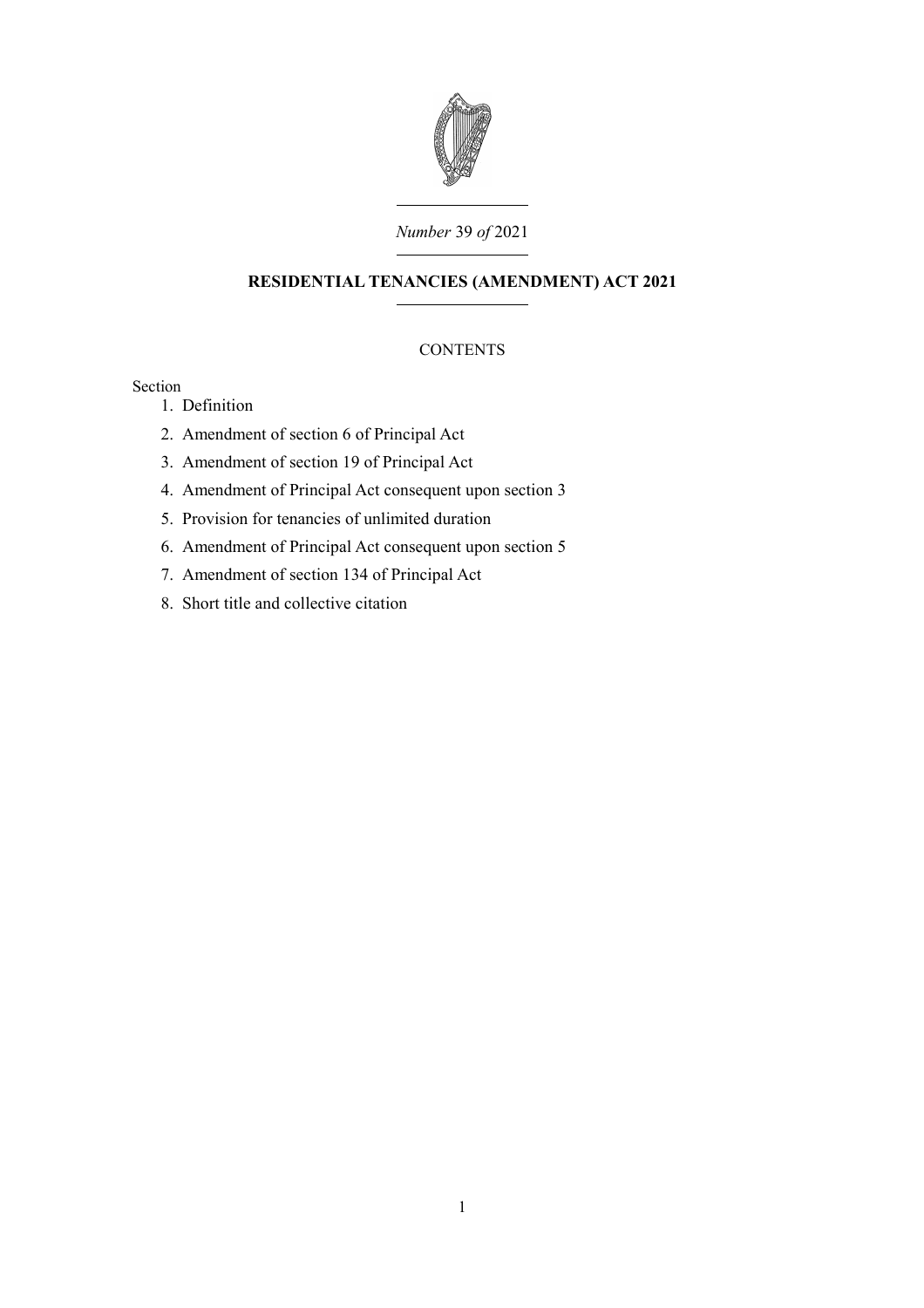ACTS REFERRED TO

Planning and Development, and Residential Tenancies, Act 2020 (No. 27) Residential Tenancies (Amendment) Act 2019 (No. 14) Residential Tenancies Act 2004 (No. 27) Residential Tenancies and Valuation Act 2020 (No. 7)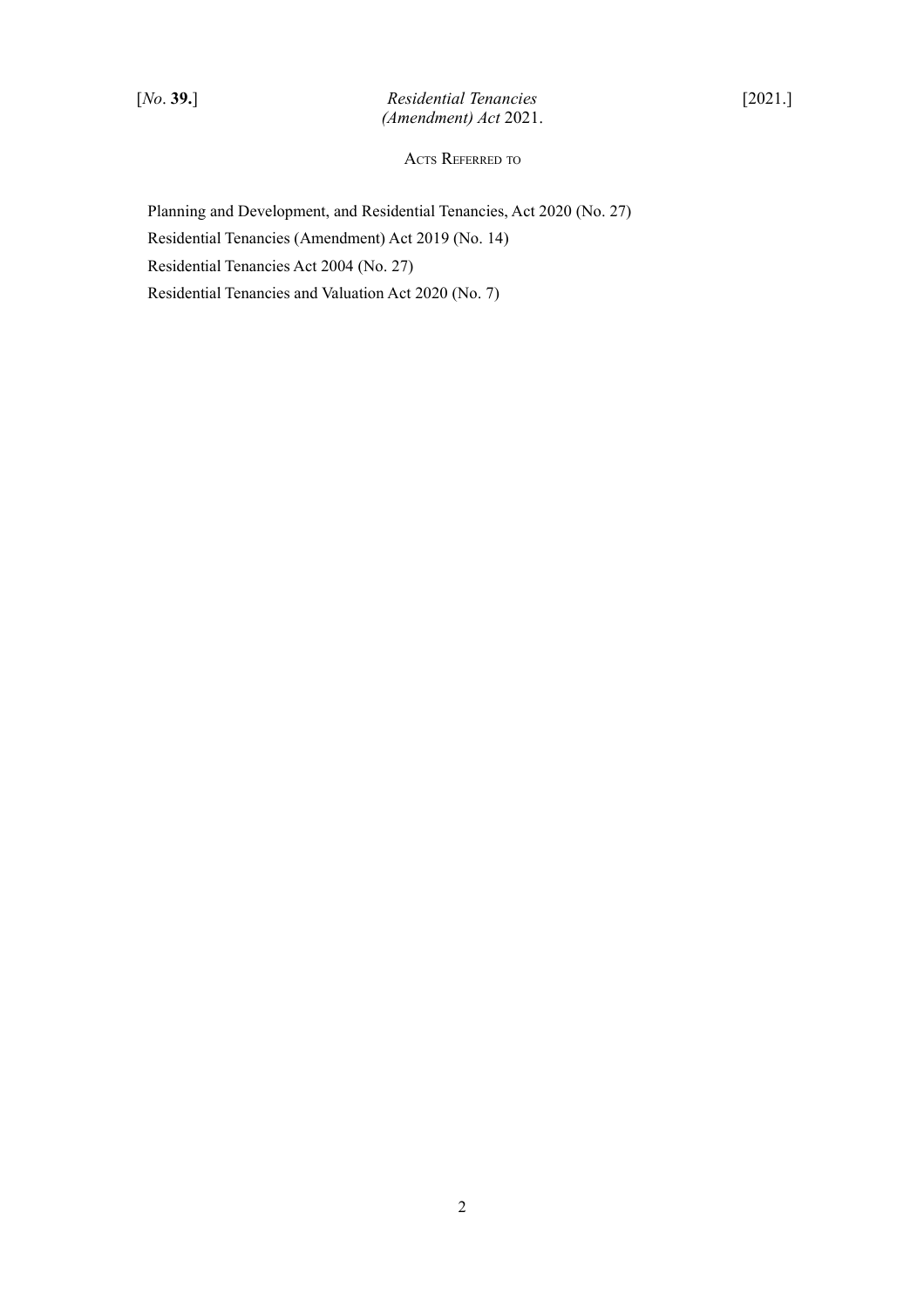

*Number* 39 *of* 2021

# **RESIDENTIAL TENANCIES (AMENDMENT) ACT 2021**

An Act to provide for the conversion of certain residential tenancies to residential tenancies of unlimited duration; to make provision in relation to the setting of rents in rent pressure zones; to make provision in relation to the payment of fees in respect of the registration of certain tenancies; for those purposes to amend the Residential Tenancies Act 2004; and to provide for matters connected therewith.

[11*th December*, 2021]

## **Be it enacted by the Oireachtas as follows:**

## <span id="page-4-0"></span>**Definition**

**1.** In this Act "Principal Act" means the [Residential Tenancies Act 2004.](http://www.irishstatutebook.ie/2004/en/act/pub/0027/index.html)

## <span id="page-4-2"></span>**Amendment of section 6 of Principal Act**

**2.** Section 6 of the Principal Act is amended, in subsection (1), by the substitution of "this Act, section 4 of the [Residential Tenancies and Valuation Act 2020,](http://www.irishstatutebook.ie/eli/2020/act/7/enacted/en/html) section 10 or 11 of the [Planning and Development, and Residential Tenancies, Act 2020](http://www.irishstatutebook.ie/eli/2020/act/27/enacted/en/html) or *section [5](#page-7-2)* of the *Residential Tenancies (Amendment) Act 2021*" for "this Act, section 4 of the [Residential](http://www.irishstatutebook.ie/eli/2020/act/7/enacted/en/html) [Tenancies and Valuation Act 2020](http://www.irishstatutebook.ie/eli/2020/act/7/enacted/en/html) or section 10 or 11 of the [Planning and Development,](http://www.irishstatutebook.ie/eli/2020/act/27/enacted/en/html) [and Residential Tenancies, Act 2020"](http://www.irishstatutebook.ie/eli/2020/act/27/enacted/en/html).

### <span id="page-4-1"></span>**Amendment of section 19 of Principal Act**

- <span id="page-4-3"></span>**3.** (1) Section 19 of the Principal Act is amended—
	- (a) by the substitution of the following subsection for subsection (4):
		- "(4) (a) The setting (in this subsection referred to as the 'next setting') of a rent under the tenancy of a dwelling in a rent pressure zone at any time after the commencement of *section [3](#page-4-3)* of the *Residential Tenancies (Amendment) Act 2021* shall neither—
			- (i) result in such increase in rent as would cause the new rent under the tenancy to exceed the old rent by more than the relevant percentage, nor
			- (ii) result in such increase in rent as would cause the ratio of the new rent under the tenancy to the old rent to exceed the ratio of the current HICP value to the previous HICP value.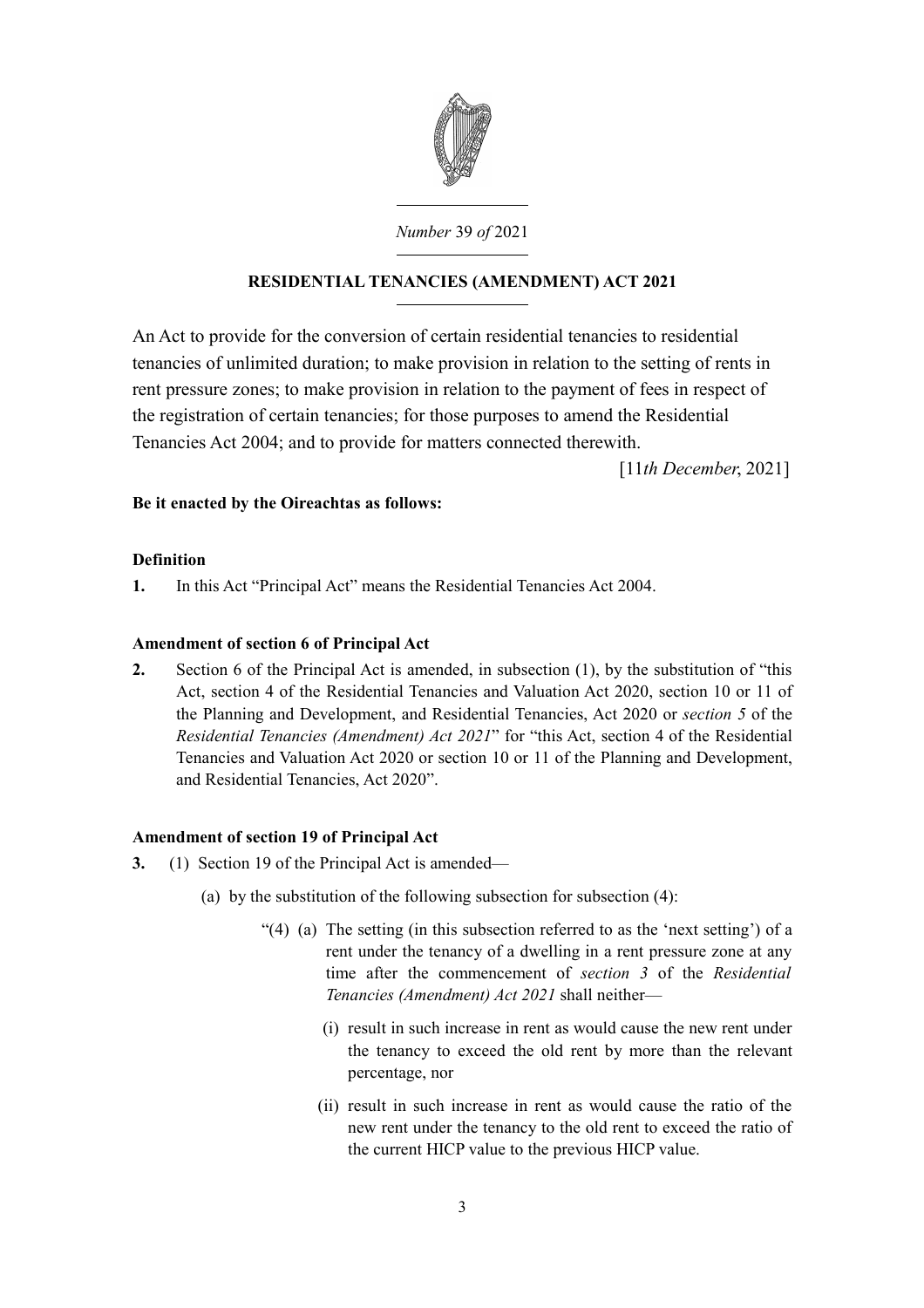(b) In this subsection—

'current HICP value' means the HICP value published by the Board in accordance with subsection (4C) relating—

- (a) to the month immediately preceding the month in which the next setting takes place, or
- (b) in a case in which the HICP value relating to the month firstmentioned in paragraph (a) is not so published on or before the next setting, to the month immediately preceding that month;

'new rent' means, in relation to the tenancy of a dwelling, the rent under the tenancy set at the next setting;

'old rent' means, in relation to the tenancy of a dwelling—

- (a) the rent under that tenancy set at the previous setting, or
- (b) where that tenancy is a new tenancy, the rent under the tenancy (immediately preceding the new tenancy) of that dwelling set at the previous setting;

'previous HICP value' means—

- (a) in relation to a previous setting that took place before the commencement of *section [3](#page-4-3)* of the *Residential Tenancies (Amendment) Act 2021*, the HICP value published by the Board in accordance with subsection (4C) relating to the month in which the previous setting took place,
- (b) in relation to a previous setting that takes place on or after such commencement—
	- (i) the HICP value published by the Board in accordance with subsection (4C) relating to the month immediately preceding the month in which the previous setting took place, or
	- (ii) in circumstances where the HICP value referred to in subparagraph (i) was not so published by the time the previous setting took place, the HICP value so published relating to the month immediately preceding the month firstmentioned in that subparagraph;

'previous setting' means, in relation to the next setting of a rent under the tenancy of a dwelling, the most recent setting (before the next setting) of the rent under—

- (a) that tenancy of the dwelling, or
- (b) where the next setting relates to a new tenancy of that dwelling, the tenancy of that dwelling immediately preceding the new tenancy;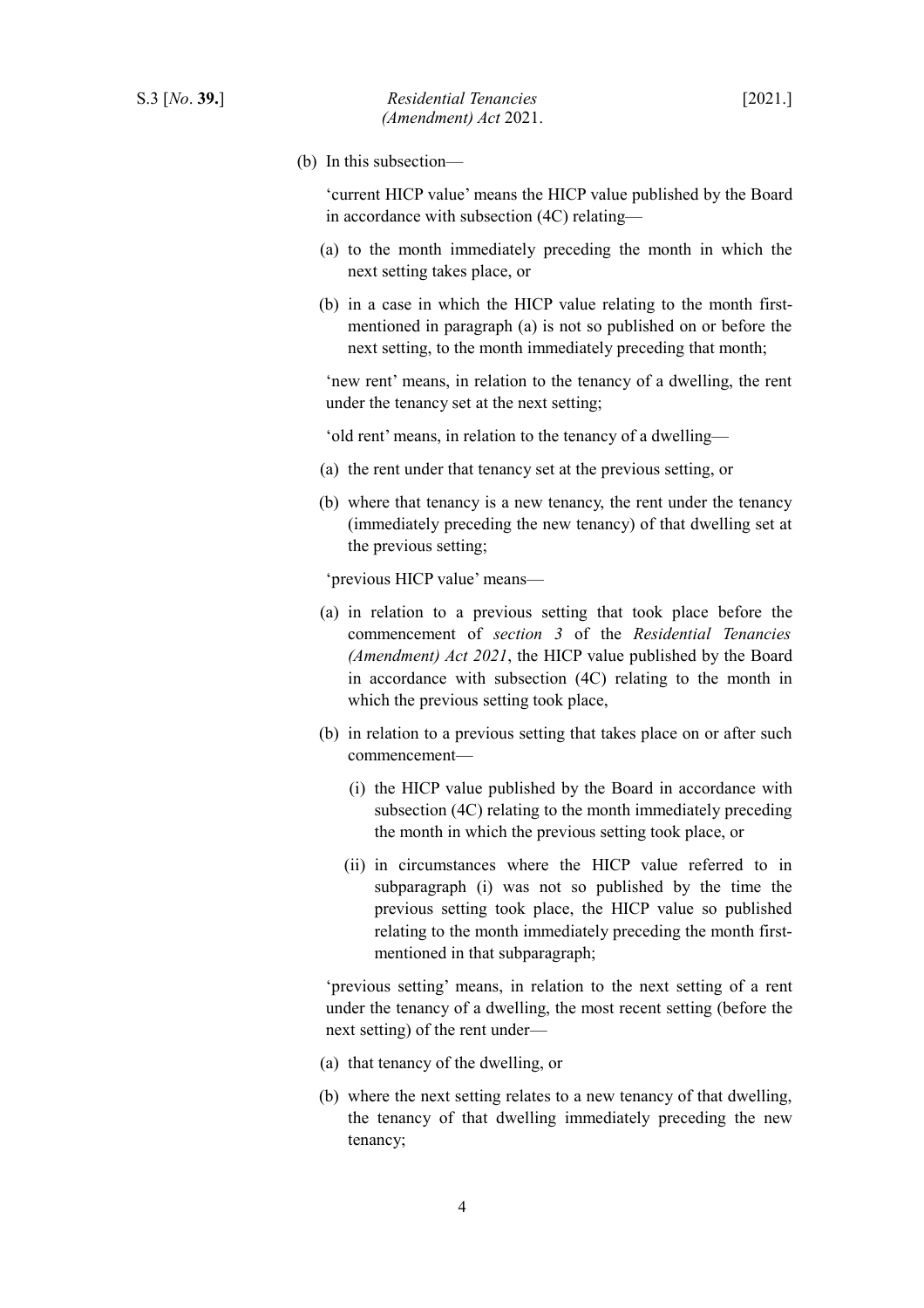'relevant percentage' means, in relation to the setting of the rent under the tenancy of a dwelling—

- (a) 2 per cent of the old rent in respect of each year that has elapsed since the previous setting, and
- (b) as respects any additional period that has elapsed between the previous setting and the next setting that is shorter than a year, such percentage as bears to 2 per cent the same proportion that that period bears to a year.
- (c) For the purposes of this subsection, a tenancy immediately precedes a new tenancy if—
	- (i) it expired at any time—
		- (I) during the period of 2 years prior to the creation or coming into being of the new tenancy, or
		- (II) in the case of a new tenancy to which subparagraph (i) of paragraph (a) of subsection (5) applies, during the period of one year prior to the creation or coming into being of the new tenancy,

and

- (ii) no other tenancy was created or came into being during the period between the expiration of that tenancy and the creation, or coming into being, of the new tenancy.",
- (b) the deletion of subsections (4A) and (4B),
- (c) in subsection (4C), by the substitution, in paragraph (a), of "subsection (4)" for "the method set out in subsection (4B)",
- (d) in subsection (4D), by—
	- (i) the substitution of "subsections (4) and (4C)" for "subsections (4A) to (4C)",
	- (ii) the insertion, in paragraph (b), of "and" after "subsection  $(4C)(b)$ ,",
	- (iii) the substitution, in paragraph (c), of "table." for "table, and", and
	- (iv) the deletion of paragraph (d),
- (e) in subsection (5), by the substitution of "Subsection (4) does not apply" for "Subsections (4) and (4A) do not apply",
- (f) in subsection (6), by the substitution of "subsections  $(3)$  and  $(4)$ " for "subsections (3), (4) and (4A)",
- (g) in subsection (6A), by the deletion of "or, as the case may be, (4A)", and
- (h) in subsection (7), by the deletion of the definition of "new date".
- (2) The Minister shall—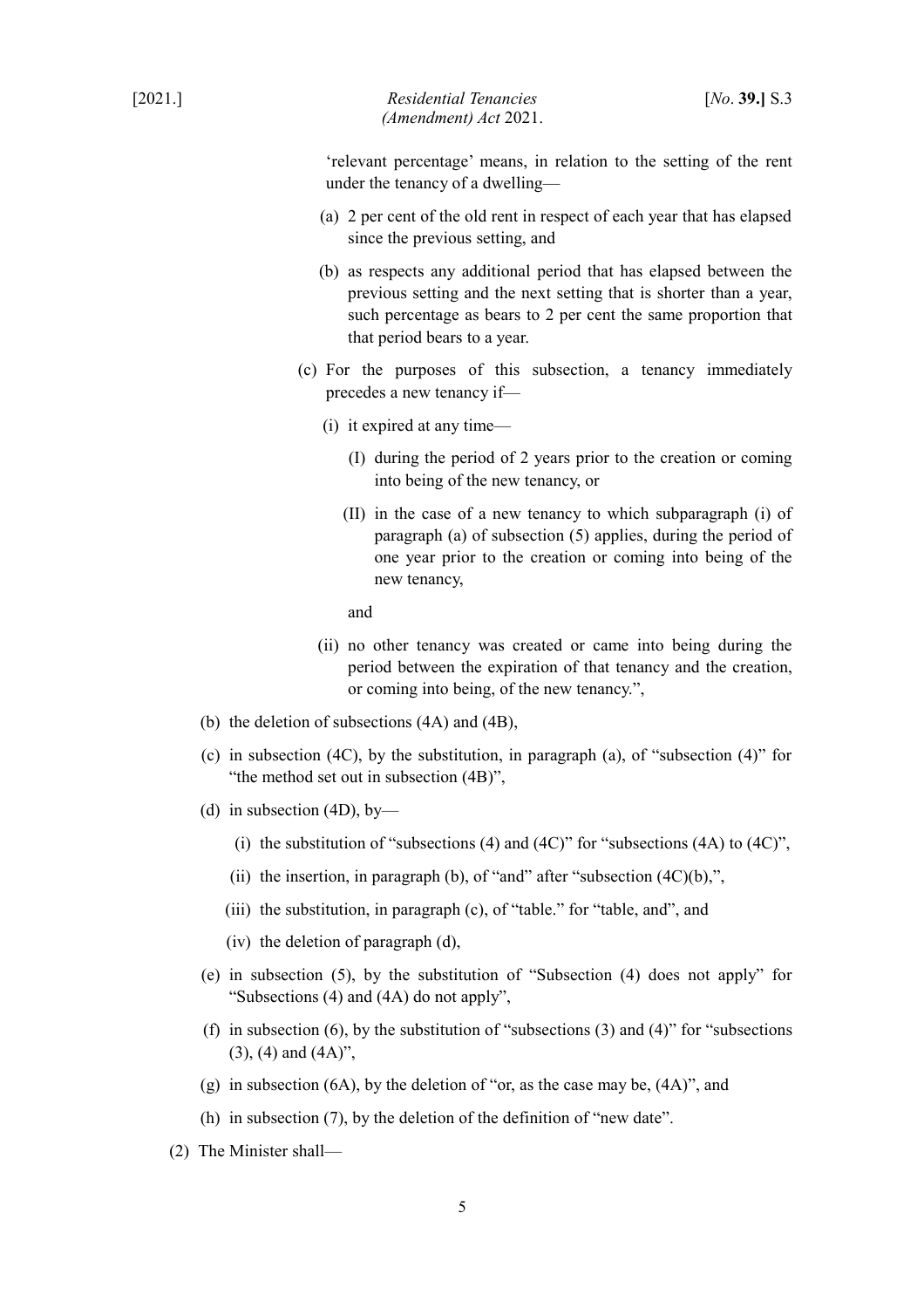- (a) not earlier than 12 months and not later than 15 months after the commencement of this section, conduct a review of the operation of subsection (4) of section 19 of the Principal Act, and
- (b) not later than 3 months after the commencement of that review, make a report in writing to each House of the Oireachtas of his or her findings and conclusions resulting from that review.

#### <span id="page-7-1"></span>**Amendment of Principal Act consequent upon** *section [3](#page-4-3)*

- **4.** The Principal Act is amended—
	- (a) in section 22, by the substitution, in paragraph (g) of subsection  $(2A)$ , of "section 19(4)" for "section 19(4A)" in each place that it occurs, and
	- (b) in Schedule 2, by the substitution, in paragraph (a), of "subsection (4) or (5B) of section 19" for "subsection (4), (4A) or (5B) of section 19".

#### <span id="page-7-0"></span>**Provision for tenancies of unlimited duration**

- <span id="page-7-5"></span><span id="page-7-3"></span><span id="page-7-2"></span>**5.** (1) Part 4 of the Principal Act is amended—
	- (a) in section 28, by the substitution of the following subsection for subsections (1) and (2):
		- "(1) Where a person has been in occupation of a dwelling under a tenancy for a continuous period of 6 months and the condition specified in subsection (3) is satisfied, that tenancy shall, subject to Chapter 3, continue in existence for a period of unlimited duration from the date on which the first-mentioned period expires.",
	- (b) in section 34, by the deletion of paragraph (b), and
	- (c) by the deletion of Chapters 4 and 5.
	- (2) Subject to *subsections [\(3\)](#page-7-6)* and *[\(4\),](#page-8-2)* Part 4 of the Principal Act shall have effect in relation to tenancies of dwellings created, or that came into being, before the commencement of this section as if this section and *section [6](#page-8-1)* had not been enacted.
	- (3) (a) A landlord under a tenancy of a dwelling—
		- (i) created, or that came into being, under the Principal Act before the commencement of this section, and
		- (ii) in existence on such commencement,

<span id="page-7-7"></span><span id="page-7-6"></span><span id="page-7-4"></span>may, by notice, in writing and in such form as shall be specified by the Board, inform the tenant under the tenancy that the landlord consents to the tenancy continuing in existence for a period of unlimited duration and, upon receipt by the tenant of such notice, that tenancy shall, subject to Chapter 3, continue in existence for a period of unlimited duration from the date of the notice, and accordingly Part 4 of the Principal Act as amended by *paragraphs [\(b\)](#page-7-5)* and *[\(c\)](#page-7-4)* of *subsection [\(1\)](#page-7-3)* and *section [6](#page-8-1)* shall have effect in relation to that tenancy.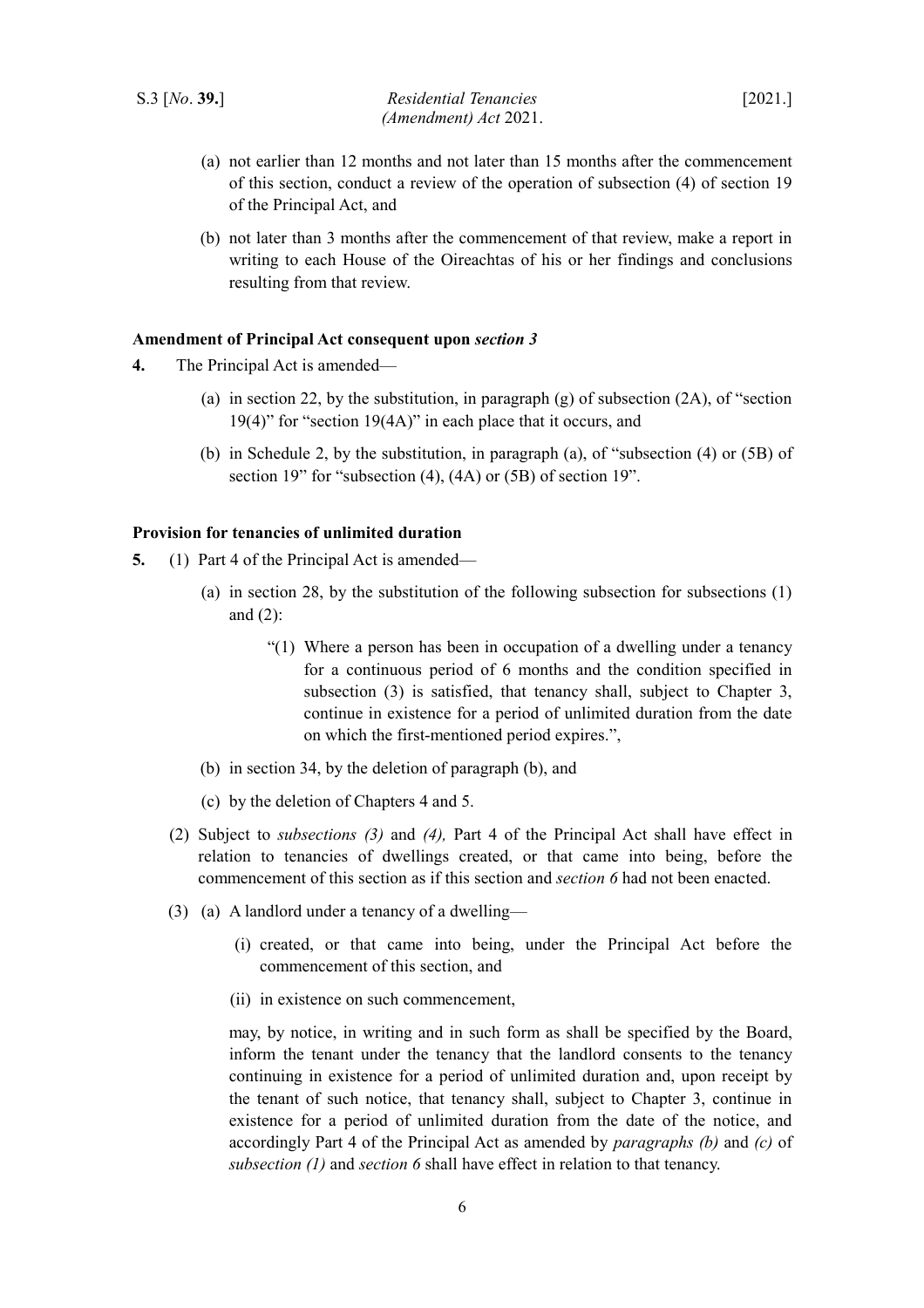- (b) A form specified in accordance with *paragraph [\(a\)](#page-7-7)* shall include an explanation of the effect of the giving of a consent under that paragraph in relation to a tenancy of a dwelling.
- <span id="page-8-2"></span>(4) Where a Part 4 tenancy or further Part 4 tenancy of a dwelling—
	- (a) was created, or came into being, before the commencement of this section, and
	- (b) expires on or after such commencement,

then, upon its so expiring and unless a valid notice of termination in respect of the tenancy was served under paragraph (a) or (b) of section 34 or section 36 of the Principal Act before its so expiring, a new tenancy of that dwelling shall stand created and that new tenancy shall, subject to Chapter 3, continue in existence for a period of unlimited duration.

(5) This section shall come into operation on the day that falls 6 months after the date of the passing of this Act.

#### <span id="page-8-0"></span>**Amendment of Principal Act consequent upon** *section [5](#page-7-2)*

- <span id="page-8-1"></span>**6.** (1) The Principal Act is amended—
	- (a) in section 3, by the insertion, in subsection (3), of "(other than a Part 4 tenancy)" after "does not include a tenancy",
	- (b) by the substitution of the following section for section 29:
		- **"29.** For the purposes of this Act, each of the following is a Part 4 tenancy:
			- (a) a tenancy that continues in existence by virtue of subsection (1) (inserted by *subsection [\(1\)](#page-7-3)* of *section [5](#page-7-2)* of the *Residential Tenancies (Amendment) Act 2021*) of section 28;
			- (b) a tenancy that continues in existence in accordance with *subsection [\(3\)](#page-7-6)* of *section [5](#page-7-2)* of the *Residential Tenancies (Amendment) Act 2021*;
			- (c) a new tenancy referred to in *subsection [\(4\)](#page-8-2)* of *section [5](#page-7-2)* of the *Residential Tenancies (Amendment) Act 2021*.",
	- (c) in section 30, by the substitution of the following subsection for subsection (1):
		- "(1) Subject to subsections  $(2)$  and  $(3)$ , the terms of a Part 4 tenancy shall—
			- (a) in the case of a tenancy that continues in existence by virtue of subsection (1) (inserted by *subsection [\(1\)](#page-7-3)* of *section [5](#page-7-2)* of the *Residential Tenancies (Amendment) Act 2021*) of section 28, be those of the tenancy of which it is a continuation,
			- (b) in the case of a tenancy that continues in existence in accordance with *subsection [\(3\)](#page-7-6)* of *section [5](#page-7-2)* of the *Residential Tenancies*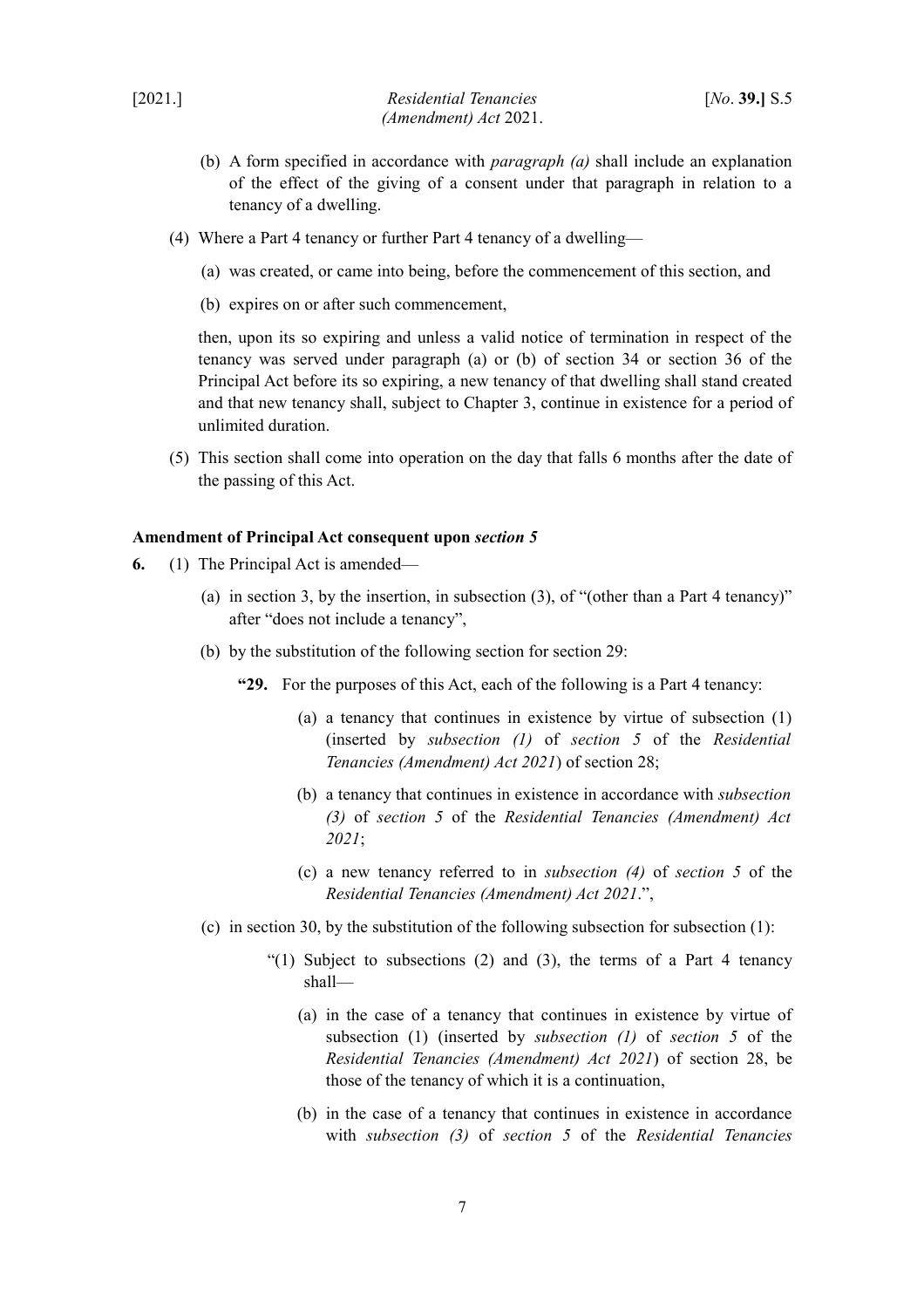*(Amendment) Act 2021*, be those of the tenancy of which it is a continuation, and

(c) in the case of a new tenancy of a dwelling referred to in *subsection [\(4\)](#page-8-2)* of *section [5](#page-7-2)* of the *Residential Tenancies (Amendment) Act 2021*, be those of the tenancy of that dwelling immediately preceding the new tenancy.",

and

- (d) in section 64B, by the insertion of the following subsection:
	- "(1A) (a) For the purposes of this Chapter—
		- (i) a new tenancy referred to in *subsection [\(4\)](#page-8-2)* of *section [5](#page-7-2)* of the *Residential Tenancies (Amendment) Act 2021* of a dwelling created immediately following the expiration of a relevant Part 4 tenancy of that dwelling, and
		- (ii) that relevant Part 4 tenancy,

shall be treated as one tenancy, and references in this Chapter to duration of tenancy shall be construed accordingly.

- (b) For the purposes of this Chapter—
	- (i) a new tenancy referred to in *subsection [\(4\)](#page-8-2)* of *section [5](#page-7-2)* of the *Residential Tenancies (Amendment) Act 2021* of a dwelling created immediately following the expiration of a relevant further Part 4 tenancy of that dwelling,
	- (ii) that relevant further Part 4 tenancy, and
	- (iii) any Part 4 tenancy or further Part 4 tenancy of the dwelling concerned immediately preceding that relevant further Part 4 tenancy,

shall be treated as one tenancy, and references in this Chapter to duration of tenancy shall be construed accordingly.

(c) In this subsection—

'relevant Part 4 tenancy' means a Part 4 tenancy that—

- (a) came into being before the commencement of *section [5](#page-7-2)* of the *Residential Tenancies (Amendment) Act 2021*, and
- (b) expired on or after such commencement; and

'relevant further Part 4 tenancy' means a further Part 4 tenancy that—

- (a) came into being before the commencement of *section [5](#page-7-2)* of the *Residential Tenancies (Amendment) Act 2021*, and
- (b) expired on or after such commencement.".